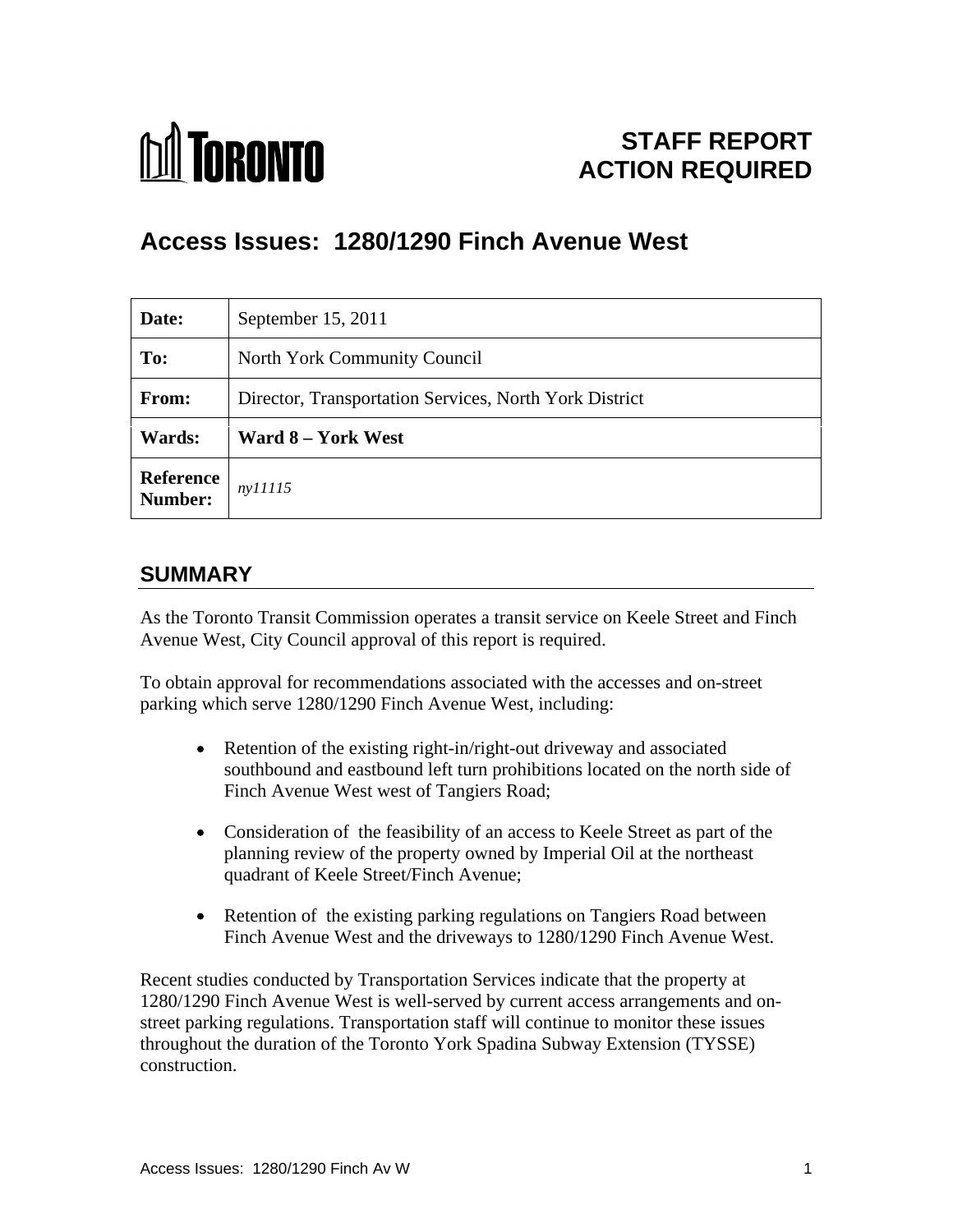## **RECOMMENDATIONS**

Transportation Services recommends that City Council:

- 1. Retain the existing right-in/right-out driveway and associated southbound and eastbound left turn prohibitions at 1280/1290 Finch Avenue West located on the north side of Finch Avenue West west of Tangiers Road; and
- 2. Direct the Director, Community Planning, to investigate with the property owner of the Imperial Oil site at the northeast corner of Keele Street and Finch Avenue West the possibility of including a mutual access driveway through the site when a planning application for redevelopment of the site is submitted.
- 3. Retain the existing parking regulations on Tangiers Road between Finch Avenue West and the driveways to 1280/1290 Finch Avenue West.

#### **Financial Impact**

There are no financial impacts associated with this report.

#### **ISSUE BACKGROUND**

At its meeting of January 12, 2010, North York Community Council adopted Item NY30.17 which recommended the implementation of southbound and eastbound left turn prohibitions at all times at the driveway serving 1280/1290 Finch Avenue West, located on the north side of Finch Avenue West, west of Tangiers Road. These recommendations were subsequently approved by City Council at its meeting of January 26, 2010. The signs which gave effect to these prohibitions were installed on March 8, 2010. At its meeting of June 22, 2011, North York Community Council adopted Item NY8.22,

which recommended a number of traffic regulations associated with the construction of the Toronto York Spadina Subway Extension. In addition, North York Community Council recommended that:

> Transportation Services Division staff report to North York Community Council on September 12, 2011 on the following:

- a. The existing right-in-right-out (RIRO) driveway on Finch Avenue West be instated as a full moves driveway:
- b. A combined right-in-right-out (RIRO) access between the bus terminal and the Esso property be developed; and,
- c. On-street parking on Tangiers Road be protected during the interim and post construction period.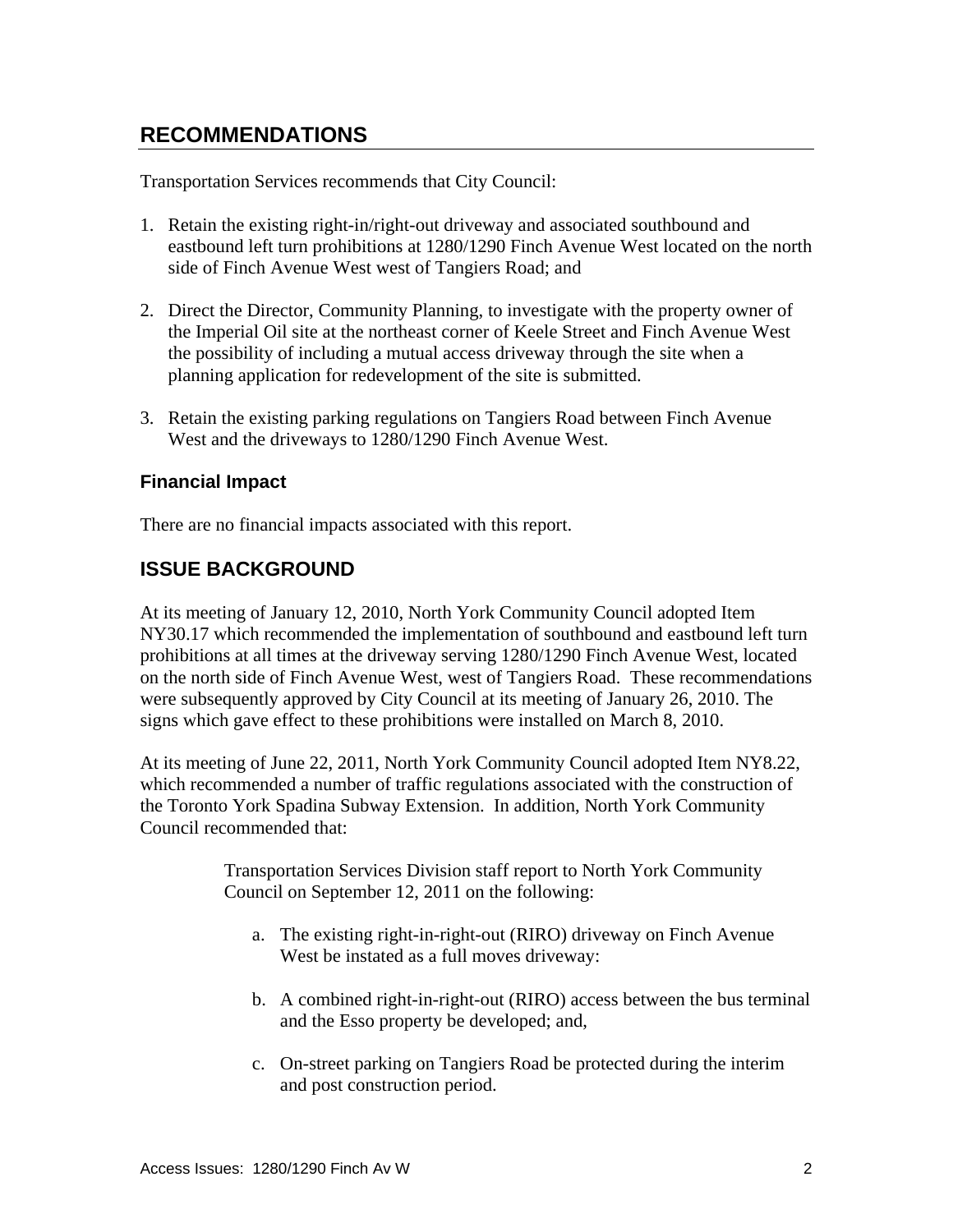This report was delayed to the October meeting of North York Community Council to allow for updated traffic counts to be undertaken under typical conditions, following Labour Day.

## **COMMENTS**

#### **Access to 1280/1290 Finch Avenue West**

Finch Avenue West is a five-lane arterial road with a daily two-way traffic volume of approximately 43,000 vehicles and a regulatory speed limit of 60 km/h. Currently, access to 1280/1290 Finch Avenue West is obtained from two full-moves driveways on Tangiers Road and one right-in/right-out driveway on Finch Avenue West. Prior to commencement of the Toronto York Spadina Subway Extension ( TYSSE ) construction, there were also two restricted access driveways on Keele Street. Since the commencement of TYSSE construction in 2010, these two driveways have been closed and the extension of Murray Ross Parkway and Tangiers Road has been opened.

### **Finch Avenue West Access to 1280/1290 Finch Avenue West**

The commercial property at 1280/1290 Finch Avenue West is located between Keele Street and Tangiers Road and was developed in the early 1990's. The site plan agreement for this site states that the Finch Avenue West access was to be restricted to right-in/right-out movements. The access was constructed to discourage southbound and eastbound left turns in order to support the site plan conditions, by means of a concrete island. However, left turn prohibition signage was not originally installed and as a result, many motorists made southbound and eastbound left turns at the driveway.

In late 2009, Transportation Services conducted a study and recommended that left turn prohibitions be implemented at the driveway by by-law and associated signage. North York Community Council and City Council approved these recommendations and the signs were installed on March 8, 2010. A review of the Toronto Police Service collision records revealed that prior to the

installation of the left turn prohibition signs, in the period from January 1, 2008 to March 7, 2010, two southbound left-turn collisions and no eastbound left-turn collisions occurred at the subject driveway.<br>From the date that the signs were installed, until July 31, 2011, there have been no

collisions involving either southbound or eastbound left turns at the subject driveway.

Traffic counts and observations were undertaken after Labour Day following the opening of the extensions of Murray Ross Parkway and Tangiers Road to public traffic on August 15, 2011. The counts indicated that traffic volumes are relatively light on Tangiers Road with a 24-hour two-way traffic volume of approximately 2,200 vehicles. Approximately 29% of this volume is comprised of heavy vehicles, mainly tanker trucks generated by the tank farms which have access to the Murray Ross Parkway/Tangiers Road Extension.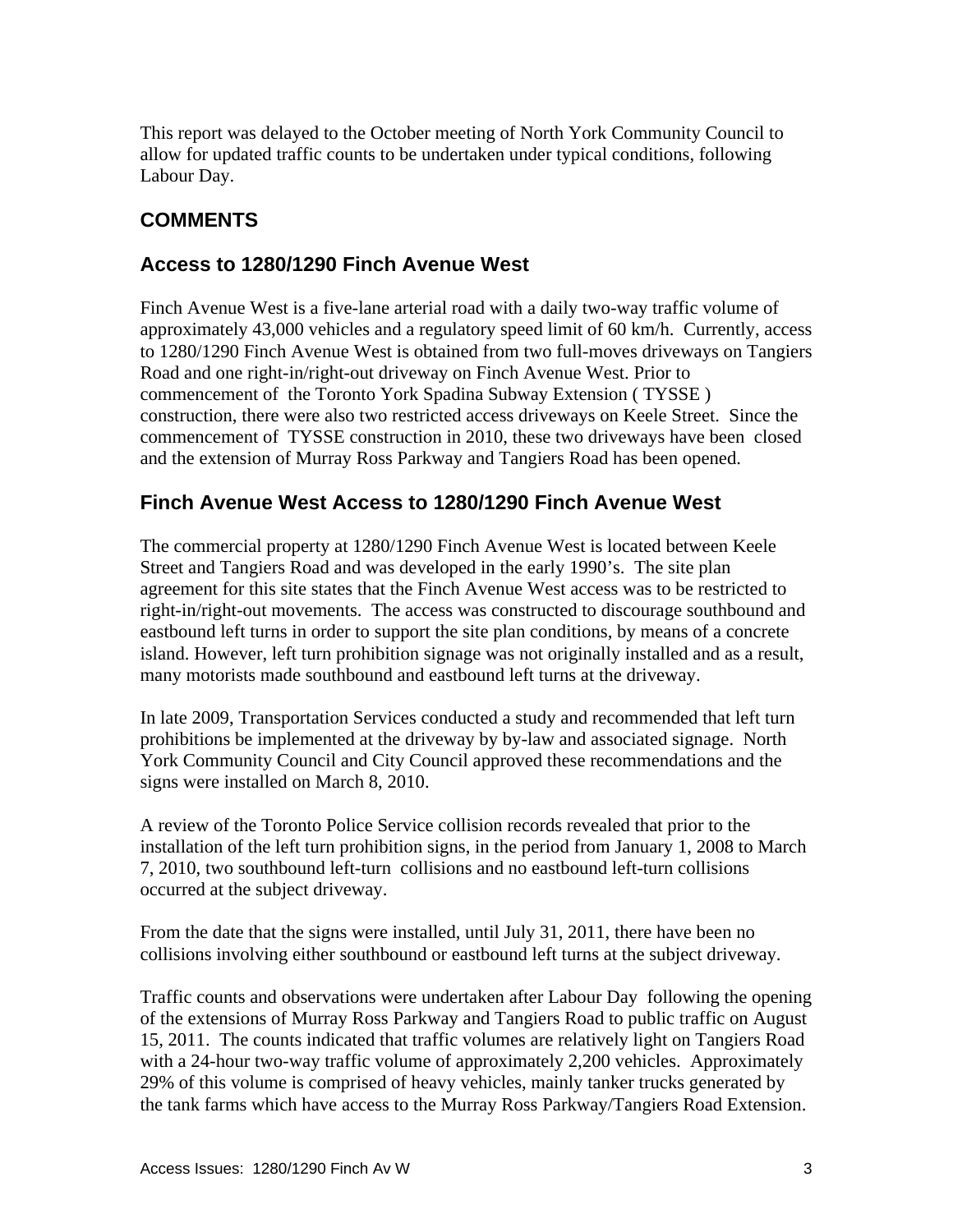Observations also indicated no significant delays at the Tangiers Road or Finch Avenue driveways to 1280/1290 Finch Avenue West. Observations at the Finch Avenue driveway did indicate that illegal turns, particularly eastbound left turns, are being made. Conflicts were observed as eastbound left turns and westbound right turns arrive simultaneously at the driveway designed for inbound right turns only. Motorists that are making the illegal turns could make use of the Tangiers Road access to the property.

Based on our review of traffic data and our observations, it is recommended that the existing left turn prohibitions at the Finch Avenue West access to the subject property be retained. Transportation Services staff will continue to monitor area traffic operations throughout the duration of TYSSE construction and will recommend modifications as required. The contract of the contract of the contract of the contract of the contract of the contract of the contract of the contract of the contract of the contract of the contract of the contract of the contract of the

#### **Keele Street Access to 1280/1290 Finch Avenue West**

The commercial property at 1280/1290 Finch Avenue West occupies the northwest quadrant of Finch Avenue West and Tangiers Road. Prior to TYSSE construction, this property had access to Keele Street via two driveways with restricted movements. Also prior to TYSSE construction, a gas station ( Esso ) occupied the northeast quadrant of Keele Street and Finch Avenue West and bordered on the property at 1280/1290 Finch Avenue. The southerly access from 1280/1290 Finch Avenue to Keele Street was located just north of the "Esso" site.

In order to facilitate construction of TYSSE, Imperial Oil agreed to a long-term lease of the "Esso" site with the Toronto Transit Commission - TYSSE Department. This agreement was based on the understanding that once the site was no longer needed for TYSSE construction purposes, it would revert back to Imperial Oil ownership. In addition, the two driveways from Keele Street which served 1280/1290 Finch Avenue West were closed in order to facilitate TYSSE construction, including the bus terminal which will be located at this location and which will serve Finch West Station.

On August 15, 2011 the extension of Murray Ross Parkway and Tangiers Road was opened to public traffic. The extension of these two roads serves as an alternate route for motorists using Keele Street during TYSSE construction. On a permanent basis, the extension of these roads will serve as an alternate route for accessing 1280/1290 Finch Avenue West via the two existing driveways from Tangiers Road.

The Environmental Assessment conducted for the TYSSE did not contemplate replacement of the two closed accesses to Keele Street. This was supported by a traffic study conducted by Cole Engineering on behalf of the TTC which concluded that no road or access improvements were necessary to accommodate traffic that would be redistributed as result of the closure of these accesses. The recent field studies conducted by Transportation Services have further supported this conclusion.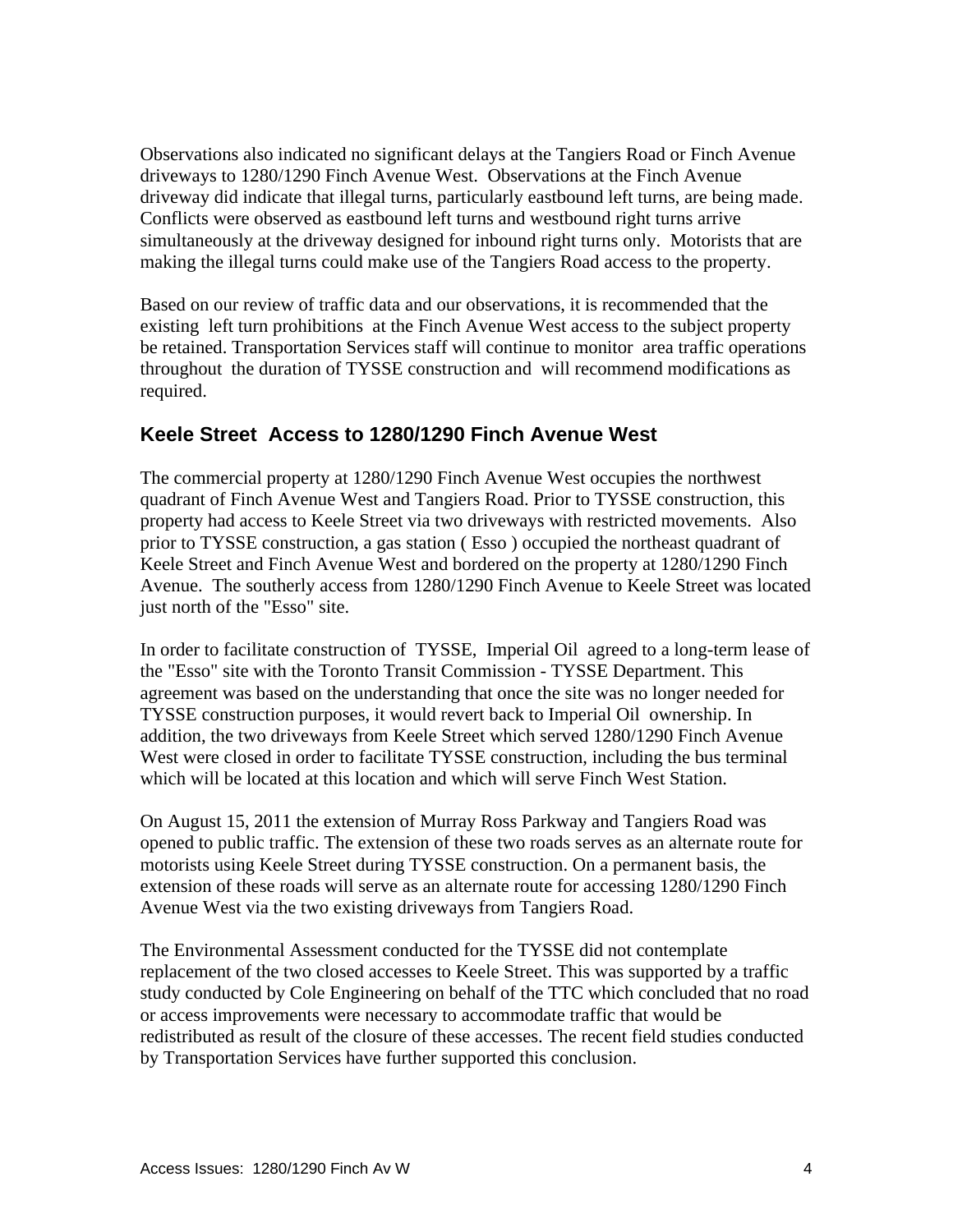It is anticipated that ownership of the "Esso" site will revert back to Imperial Oil in 2014, once the TYSSE construction is complete. It is unclear at this point, what Imperial Oil's plans are for the site. At an appropriate point in time , City staff will work with Imperial Oil through the standard planning processes to resolve land use and access issues for the site. It is therefore premature to consider a Keele Street connection to the 1280/1290 Finch Avenue West site.

In the interim, as noted above, Transportation Services staff will continue to monitor traffic operations in the Keele Street/Finch Avenue vicinity during TYSSE construction.

## **Parking on Tangiers Road**

Prior to the extension of Tangiers Road, one-hour parking was permitted on the west side of Tangiers Road while three-hour parking was permitted on the east side, with the exception of the standard parking prohibition for 30.5 meters north of the traffic control signals at Finch Avenue West. Parking was also prohibited on both sides of Tangiers north of the north driveway to 1280/1290 Finch Avenue West. With the extension of Murray Ross Parkway and Tangiers Road, stopping was prohibited on both sides of Murray Ross Parkway from Keele Street to Tangiers Road and on both sides of Tangiers Road from Murray Ross Parkway to the south driveway to 1280/1290 Finch Avenue West. The stopping prohibition was necessary to prevent pick-up and drop-off activity in the curb lanes of Murray Ross Parkway and Tangiers Road, particularly once the Finch West Subway Station is open, and also to allow for the introduction of left turn lanes on Tangiers Road to serve the driveways to 1280/1290 Finch Avenue West. The parking regulations between the south driveway and Finch Avenue West have been retained, which provides on-street parking opportunity for patrons of 1280/1290 Finch Avenue West. Transportation Services staff will continue to monitor traffic operations in the area, including parking, during and upon completion of TYSSE construction.

### **CONTACT**

Martin Maguire, P. Eng. Manager, Transit Projects Transportation Services, North York District Tel: 416-338-1954 Fax: 416-395-7544 Email: mmaguir@toronto.ca

## **SIGNATURE**

Myles Currie, B.A. **Director** 

 $\overline{\phantom{a}}$  , we can assume that the contract of  $\overline{\phantom{a}}$  , we can assume that the contract of  $\overline{\phantom{a}}$